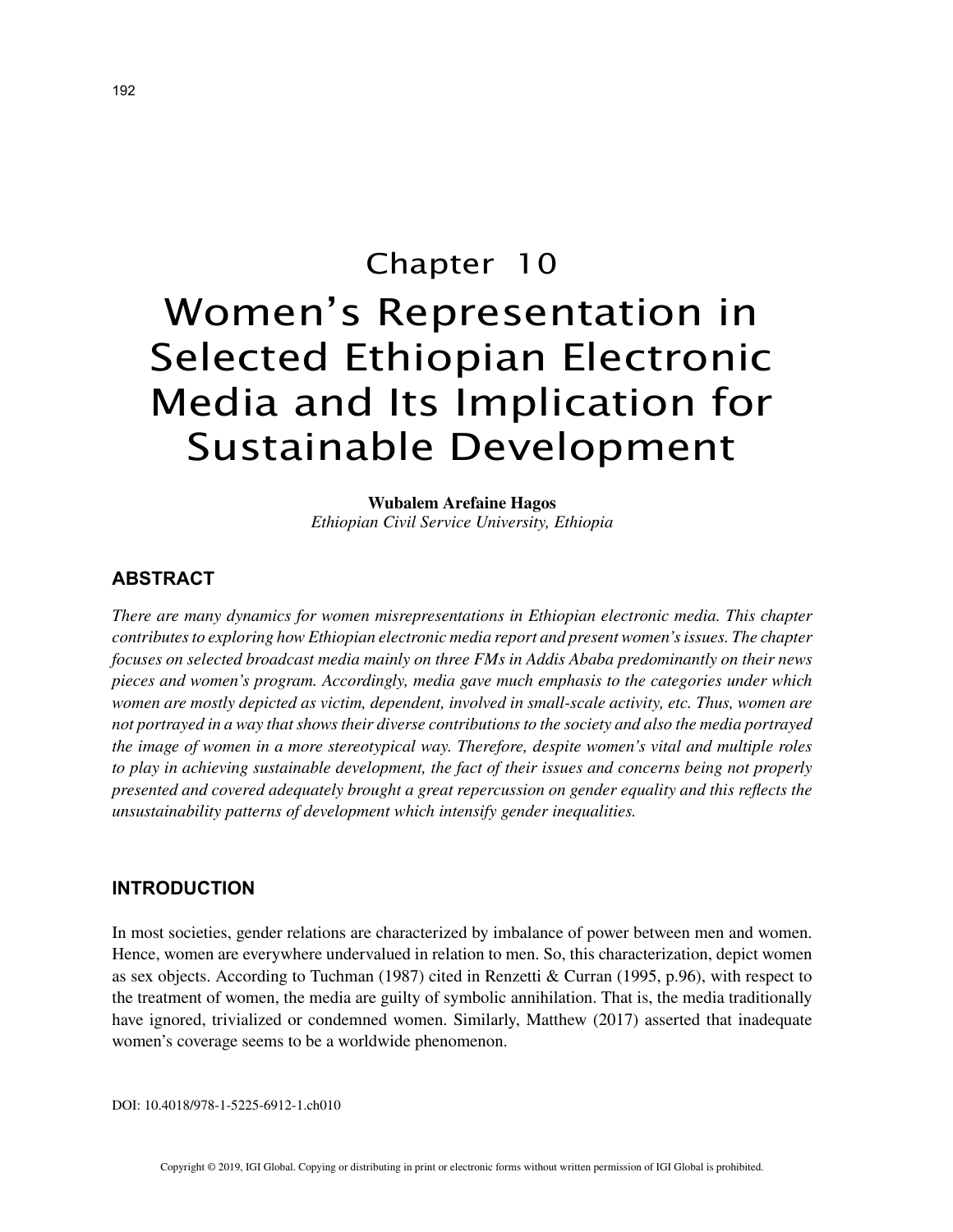Moreover, Gallagher has shown that, the depiction of women in mass media is remarkably consistent throughout the world. The overall picture highlighted the negative features of media treatment of women. These include media under-representation of women and women's concerns; the use of women as a commodity in advertising, an ambivalent attitude to women evident in certain stereotyped images in which women were exclusively and unalterably "good" and "pure" or definitely and unchangeably "bad" and "immoral" (Gallagher,1987, p.77). Similarly, according to Anna (2016), in addition to women under representation on TV, women are presented only in 10% of themes concerning their issues.

In support of the above argument, print and electronic media in most countries do not provide a balanced picture of women's diverse lives and contributions to society in a changing world. Electronic media is also depicting women as scrupulous, religiously intolerant, and craving only for their family, politically naive, socially inevitable and culturally ultra-modern. In recent time, sex and sensation are becoming the primary motivations behind any reportage, where women are used as commodity (Himashree, 2014, p.5)

Where important women's activities are covered, they are often simultaneously undermined or demeaned. So, it is important to realize that traditional and transnational ideologies of gender oppression did negatively affect women's roles and representations in media (Creedon, 1993).

Media is a visible barrier or promoter of the challenges facing women today. The presentation of Ethiopian women in the media furnishes a critic of current practices of broadcasting about the image, role and social conditions of women, and provokes rethinking, offering indicators for action which could help to overcome the barriers to women's aspirations and self-actualization (Almaz, 1991, p.4). Rahel, as cited in Tsehay, pointed out that the media has to be able to overcome stereotype prejudices, which do a disservice to both women and men. Hence, mass media depicts women and men in peculiar ways; those descriptions have formed stereotypes in different ways (Tsehay, 1991, p.68). To substantiate the above arguments, liberal feminists asserted that women are depicted in mass media as wives, mothers, and daughters, girlfriends; as working in traditionally female fobs like secretary, nurse and or sex objects. It is considered that media perpetuate sex role stereotypes because they reflect dominant social values and also because male media producers are influenced by these stereotypes (Himashree, 2014, p.6).

Although, mass media play a unique and important role in the shaping of a society where men and women enjoy equal rights, mass media, however, continue to reproduce discriminatory stereotypes about women and portray them in sexist ways. As a rule, women are portrayed in a narrow range of characters in mass media (Anna, 2016).

Since Ethiopia has been dominated by a patriarchal society, women have been given a subordinate place let alone their concern is represented in media. Hence, they have been negatively affected by the system. Few studies were conducted on gender and media in general, but specifically, there is no indepth research carried out on how women issues are reported and presented in the media by linking with sustainable development.

Hence, it is important to look into how gender roles are displayed in news, programs, and entertainment of the media and its implications for sustainable development. Therefore, this study aims to look at how electronic media are reporting and presenting women's issues and explore its implications for sustainable development with the purpose of filling the gap left by previous studies by addressing the following research questions: a) how do the electronic media report and reflect women's issues? b) How media perceive the images of women and their concerns and represent to the public? c) How is the feminine identity constructed within the media? d) Could it be possible to achieve sustainable development without gender equality?